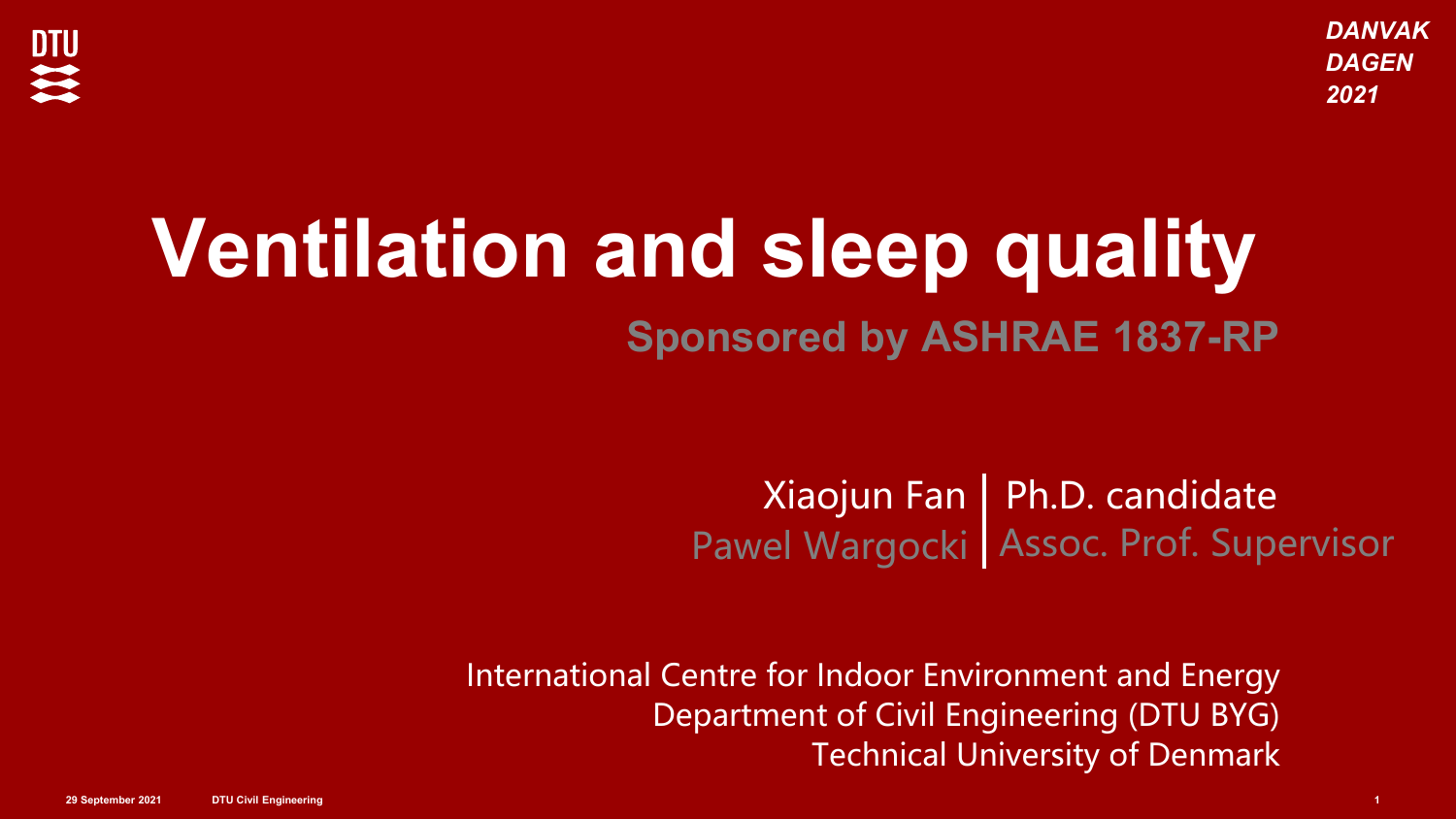### **Introduction**

### **Why we sleep?**

**DTU** 

 $\mathbf{z}$ 

- $\triangleright$  Fundamental function of body
- $\triangleright$  Attributes to health issues: obesity, diabetes, etc.

### **How to sleep well?**

 $\triangleright$  Keep sleep hygiene: good sleep route, etc. Good sleeping environment  $TC$  *Noise* 

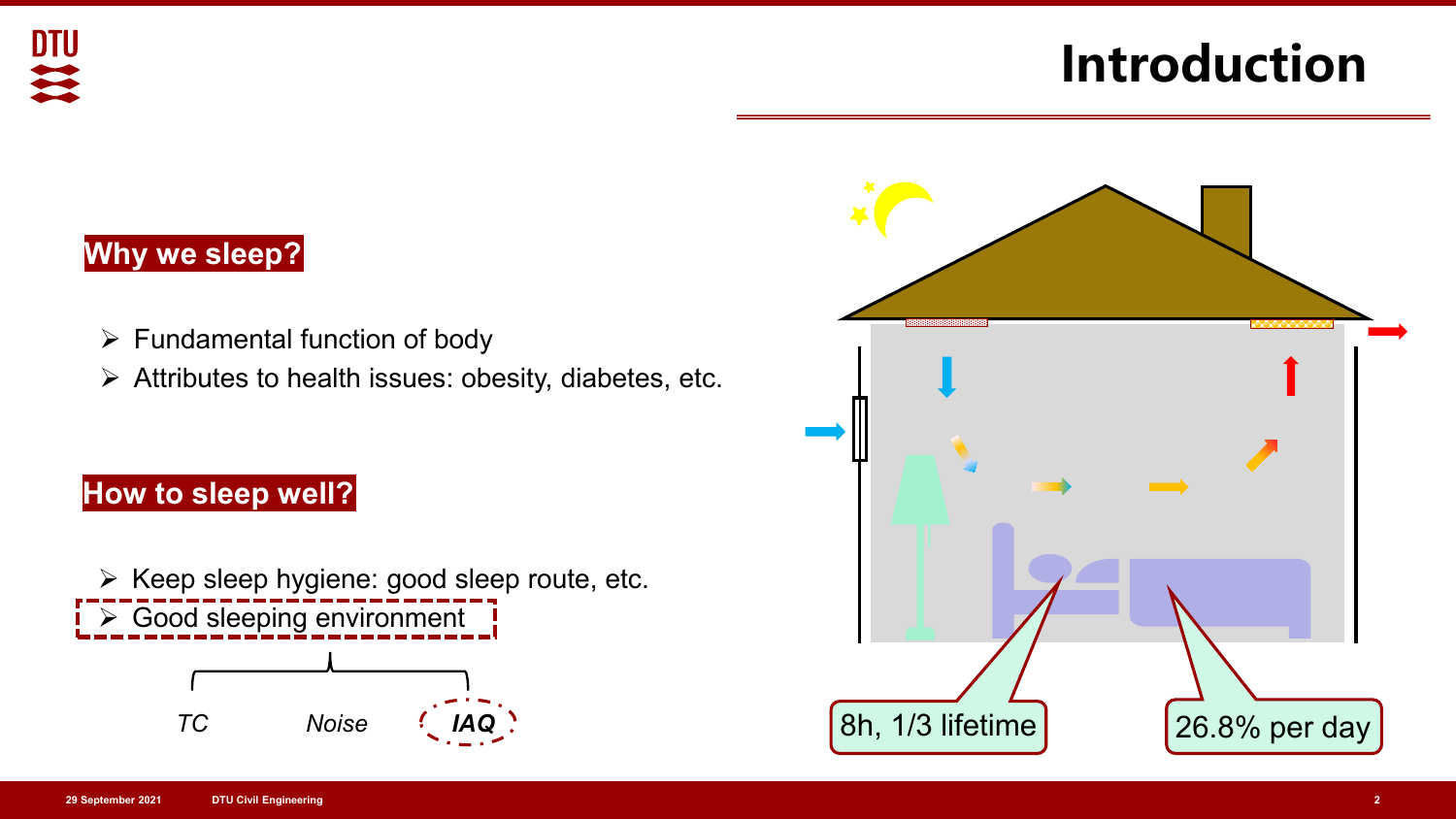#### **Ventilation requirements for bedrooms in standards (8/17)**

| <b>Country /</b><br><b>Region</b> | <b>Standard</b>                                          | Air Flow Quantity / Air Change Rate |           |             |             | <b>CO2 Level Above</b> |
|-----------------------------------|----------------------------------------------------------|-------------------------------------|-----------|-------------|-------------|------------------------|
|                                   |                                                          | L/s                                 | $L/S.$ m2 | L/s. person | $h - 1$     | <b>Ambient (ppm)</b>   |
| <b>CEN</b>                        | EN 16798-1:2019                                          |                                     |           |             | $1.2 - 2.9$ | 380-950                |
| <b>Belgium</b>                    | NBN D-50-001 (1991)                                      | $7 - 20$                            |           |             |             |                        |
| Norway                            | TEK17 (2017)                                             |                                     |           | 7.2         |             |                        |
| <b>Denmark</b>                    | BR18 (2019)                                              |                                     | 0.3       |             |             |                        |
| Austria                           | <b>ONORM H 6038 (2014)</b>                               |                                     |           | 5.56        |             |                        |
| <b>Netherlands</b>                | NNI (2006)                                               | $\overline{7}$                      |           |             |             |                        |
| China                             | Design manual for heating<br>and air conditioning (2008) |                                     |           |             | $\mathbf 1$ |                        |
| Indian                            | IS 3362 (1977)                                           |                                     |           |             | 3           |                        |

*Source: Sekhar, C., et al., (2020). Bedroom ventilation: Review of existing evidence and current standards. Building and Environment, 107229.*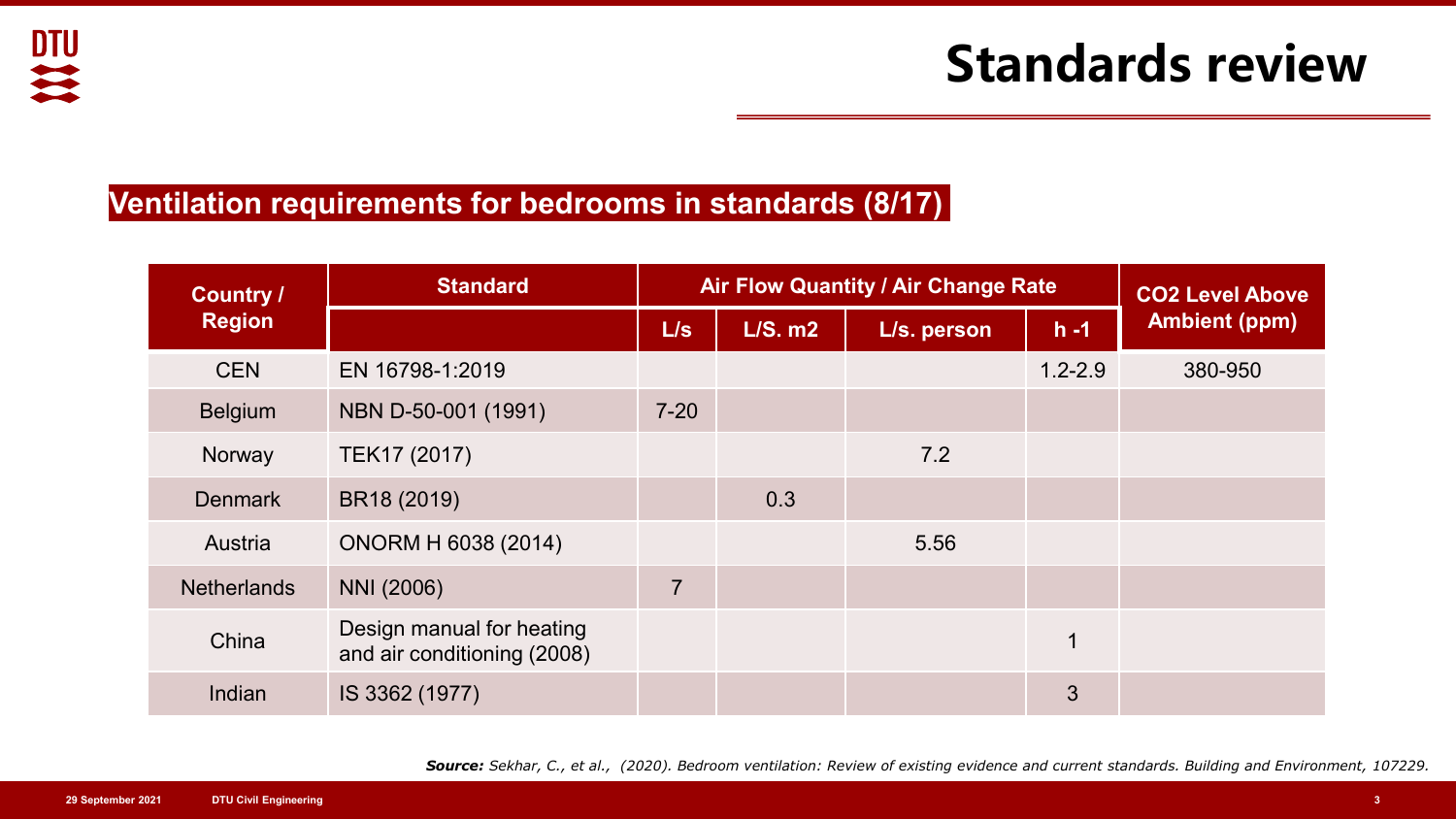



- What are the actual ventilation rates in bedrooms? Do these ventilation rates meet standard requirements?
- How does ventilation affect IAQ in bedrooms? How does it affect sleep quality, well-being and the next-day work performance?



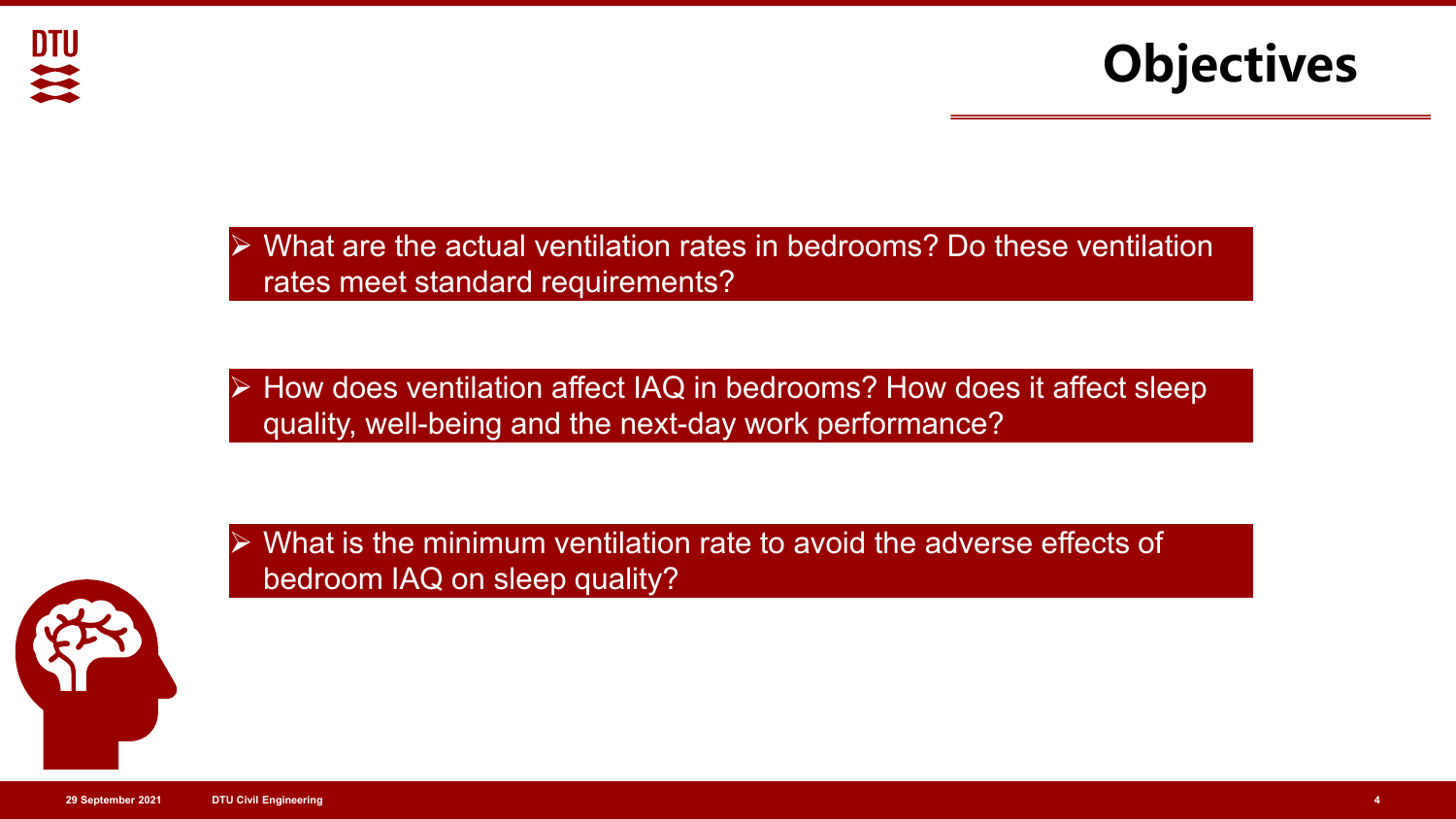

**Process**

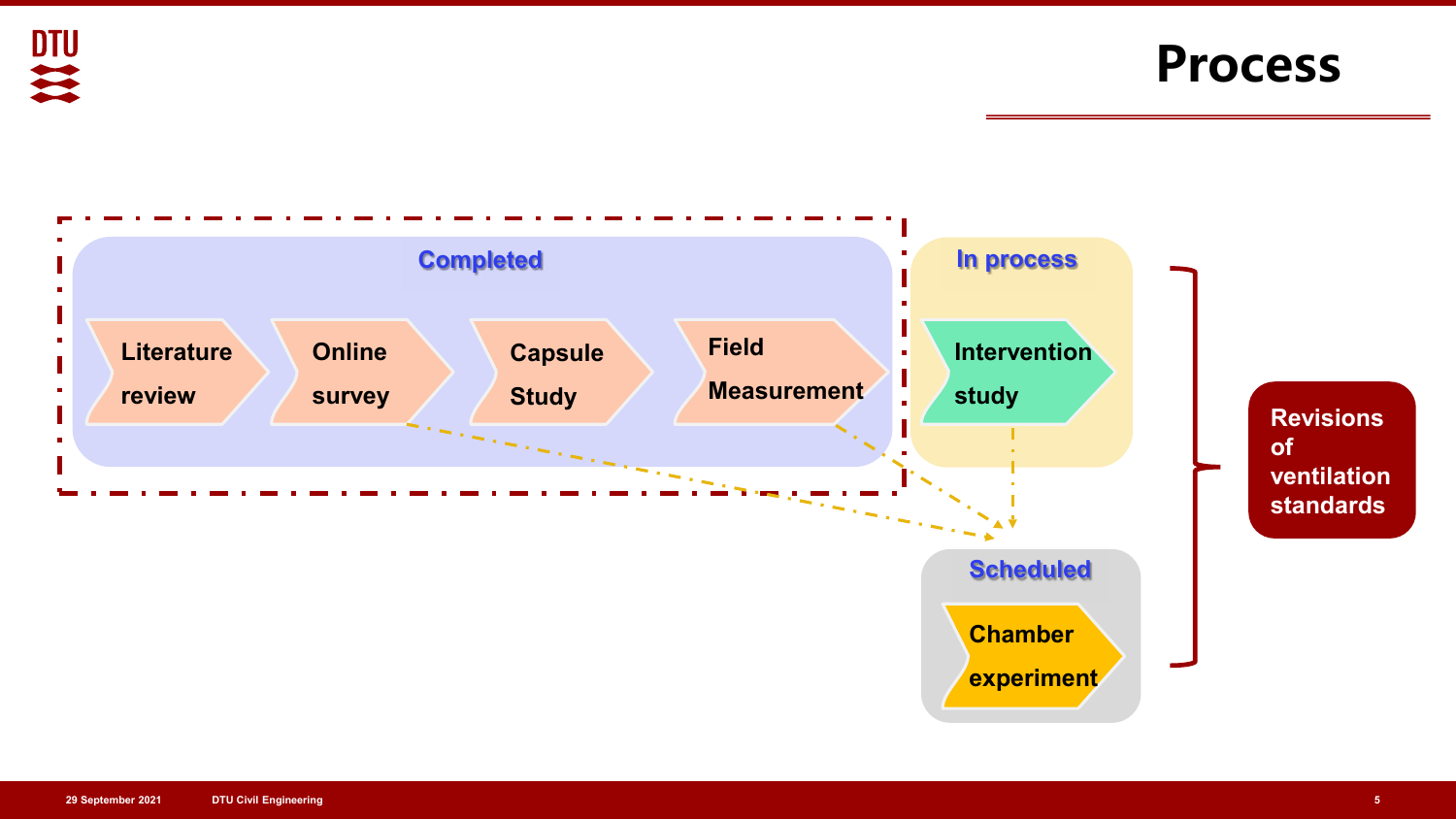### **Literature review**

#### **Papers reviewed reporting CO2 concentration (46/200+)**



*Source: Sekhar, C., et al., (2020). Bedroom ventilation: Review of existing evidence and current standards. Building and Environment, 107229.*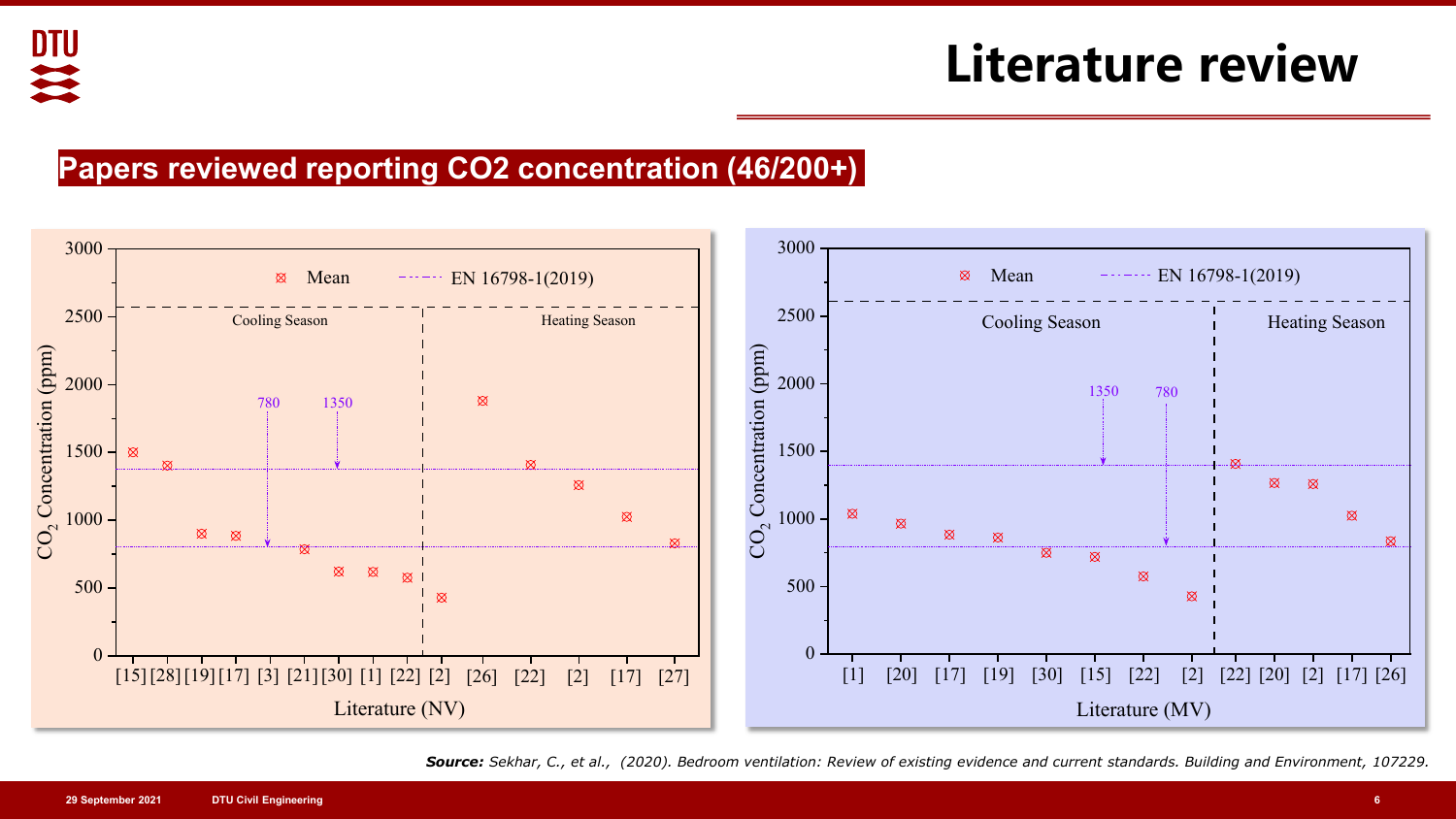### **Literature review**

#### **Tentative relationship between ventilation and sleep quality**



Source: Sekhar, C., et al., (2020). Bedroom ventilation: Review of existing evidence and current standards. Building and Environment, 107229 Akimoto, M., (2021). Reviewing how bedroom ventilation affects IAQ and sleep quality. *ASHRAE Journal*, *63*(4), 56-60.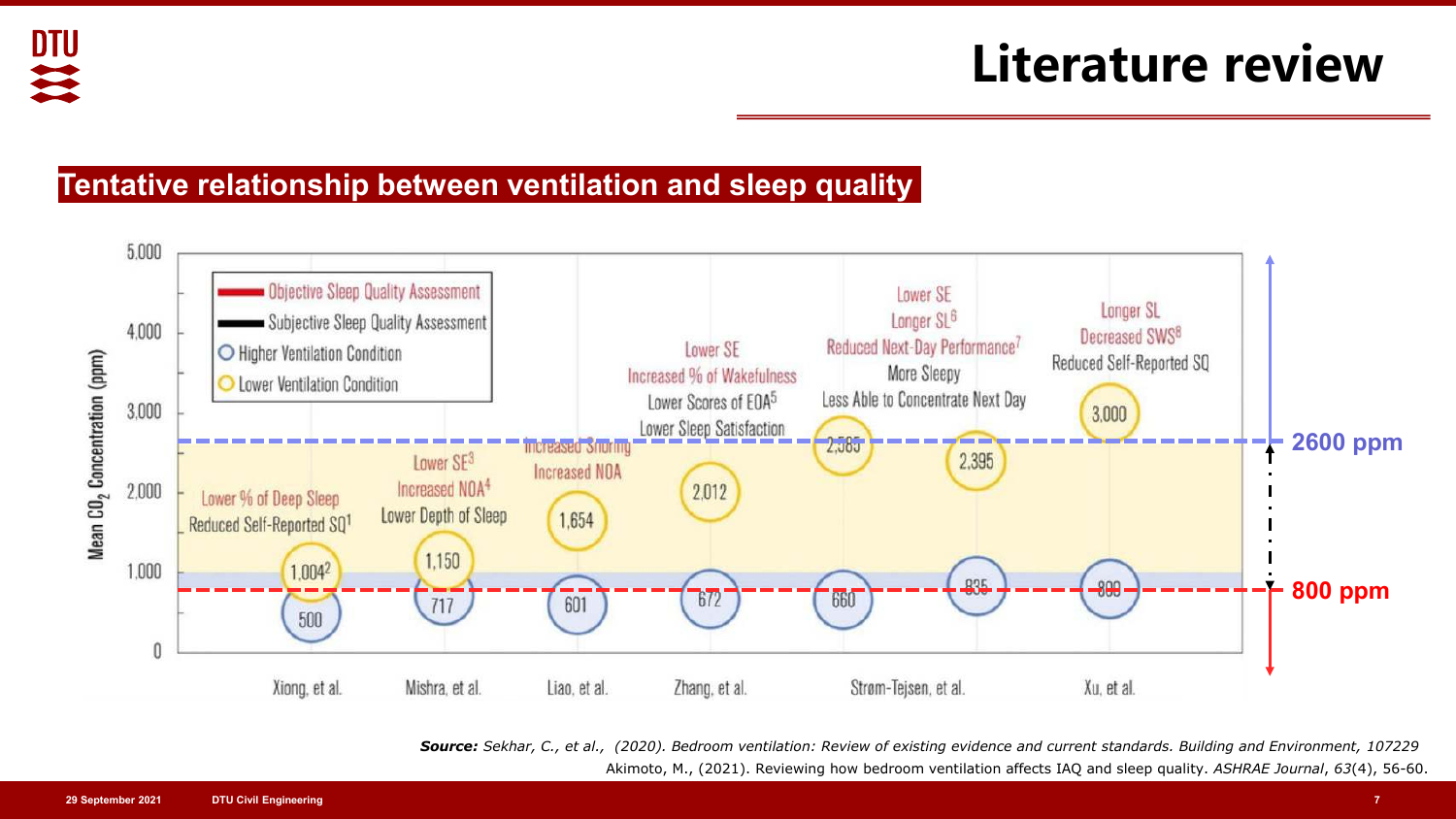



### $\triangleright$  Only a few ventilation standards prescribe ventilation requirements in bedrooms

 $\triangleright$  The measured ventilation rates during sleep

Lower ventilation during heating season, especially in naturally ventilated bedrooms

Establishing the tentative relationship between the ventilation and sleep quality

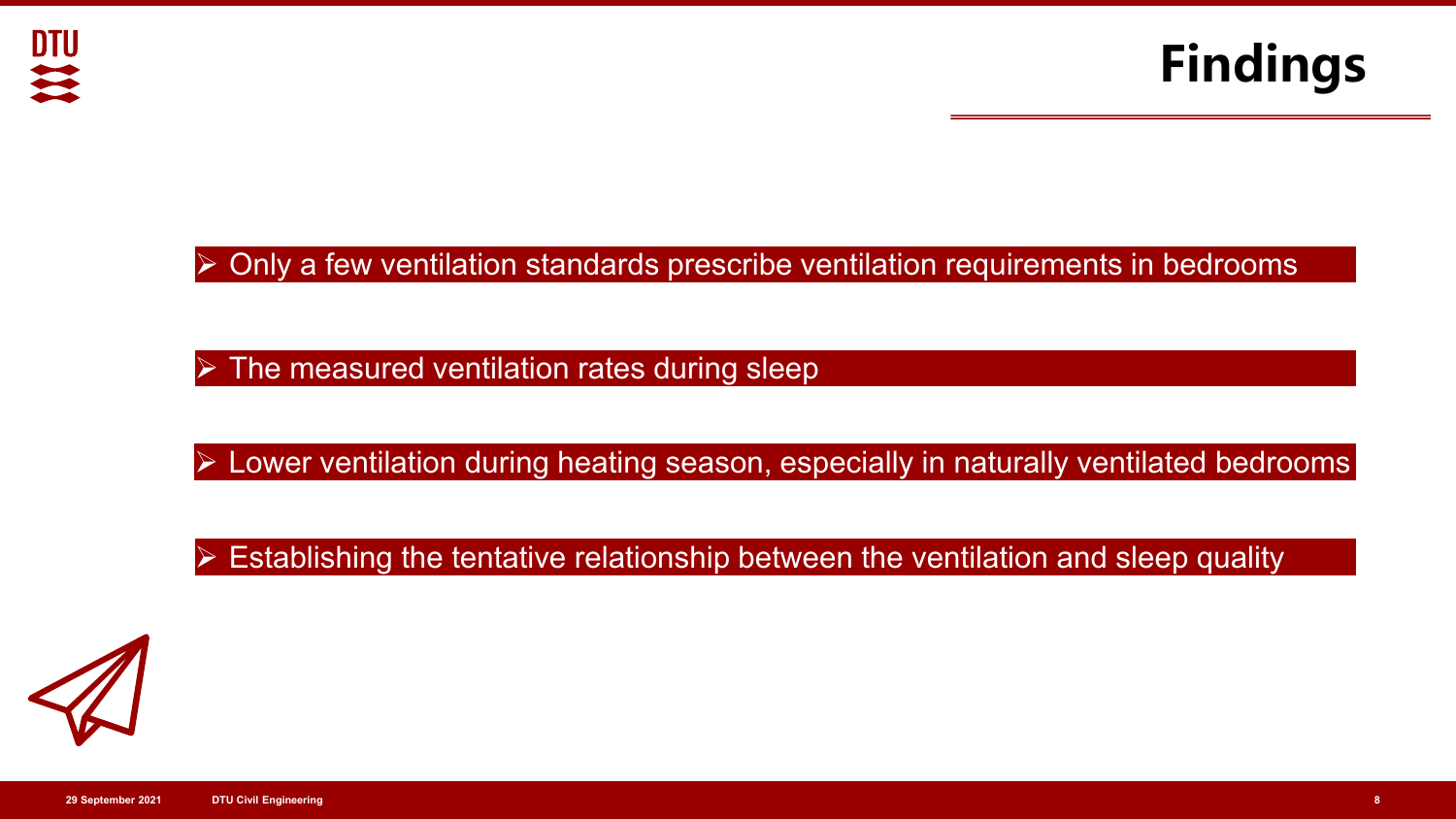



*Source:* Liao, C., et al., (2021). A survey of bedroom ventilation types and the subjective sleep quality associated with them in Danish housing. *Science of The Total Environment*, *798*, 149209.

DTIJ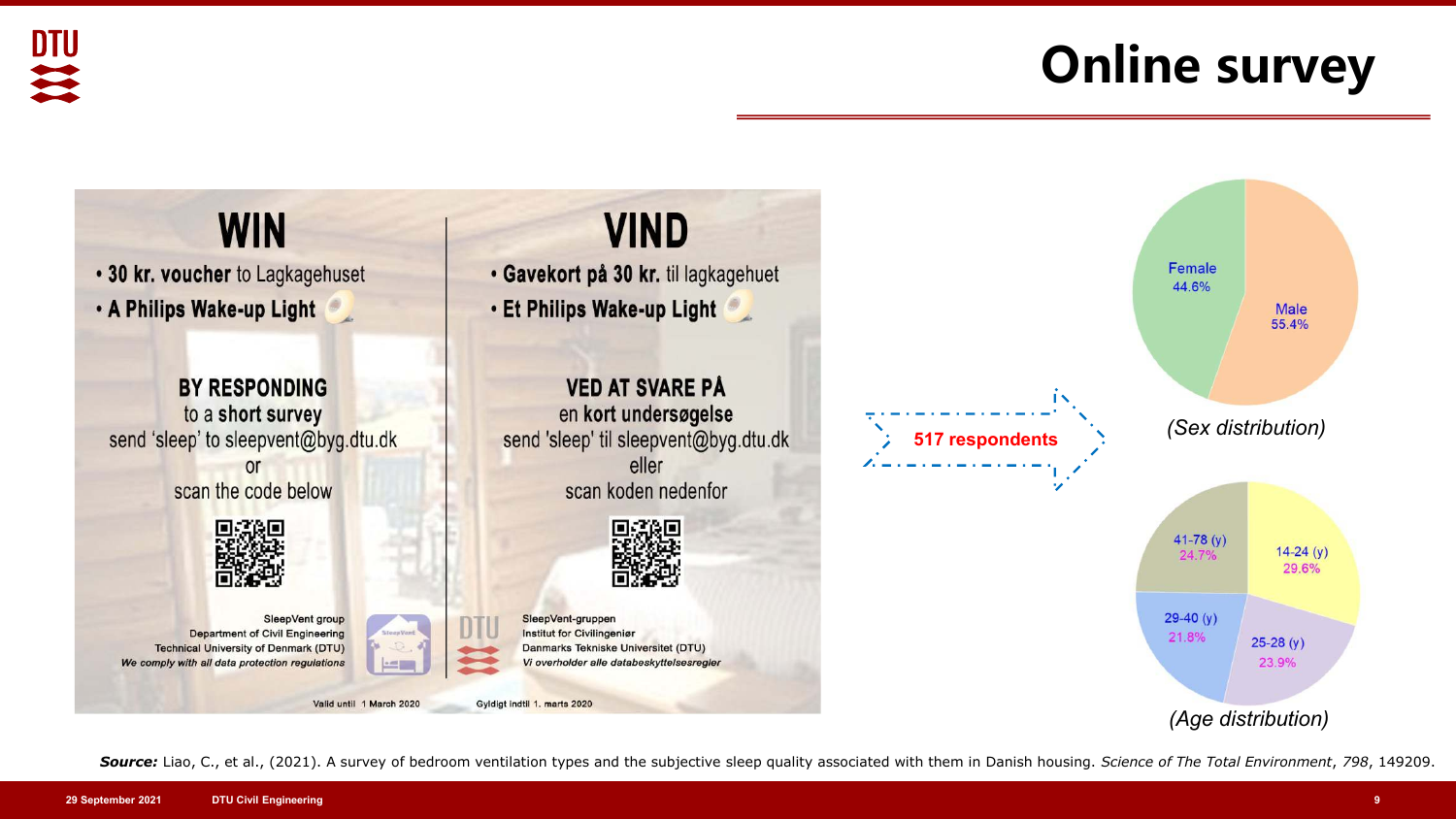叫笑

### **Online survey**



*Source:* Liao, C., et al., (2021). A survey of bedroom ventilation types and the subjective sleep quality associated with them in Danish housing. *Science of The Total Environment*, *798*, 149209.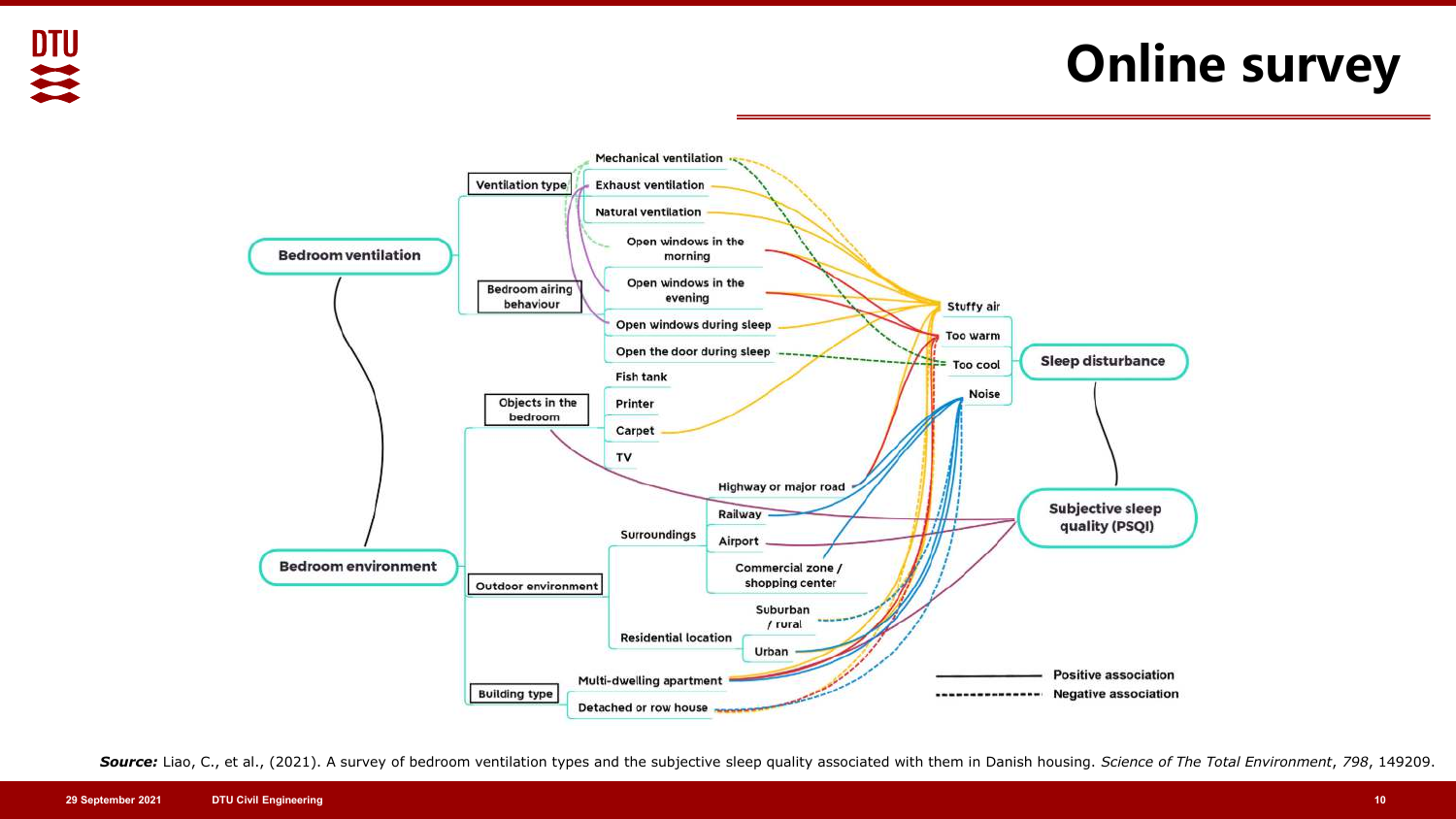



#### $\triangleright$  Sleep quality was less disturbed when sleeping in mechanically ventilated bedrooms

### $\triangleright$  Sleep was disturbed by stuffy air, noise and thermal discomfort

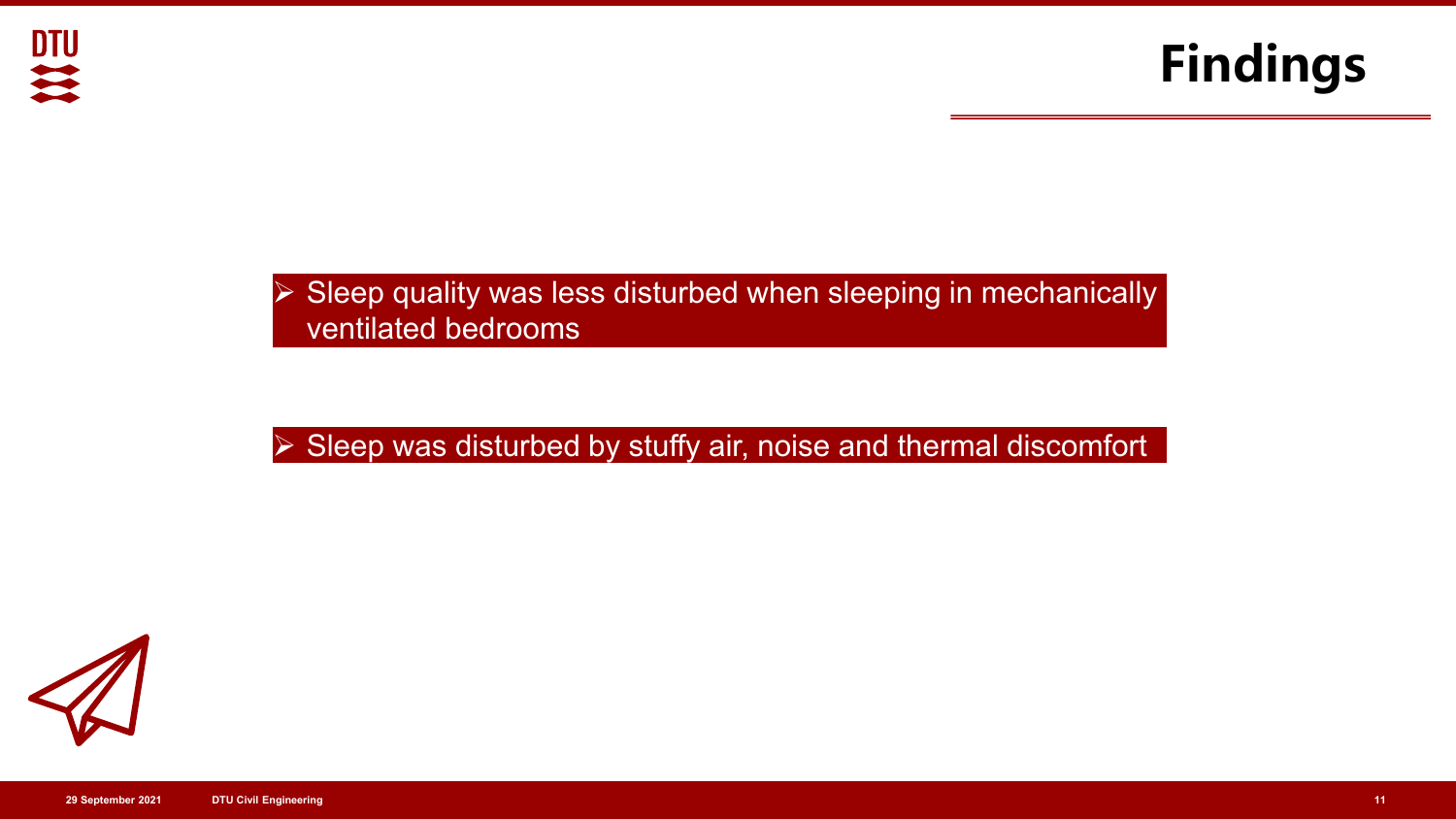### **Chemical measurements (CO2 and VOCs)**



*(Schematic diagram of the capsule) (Snapshot )*



*Source:* Fan, X., et al., (2021). Emission rate of carbon dioxide while sleeping. *Indoor air*.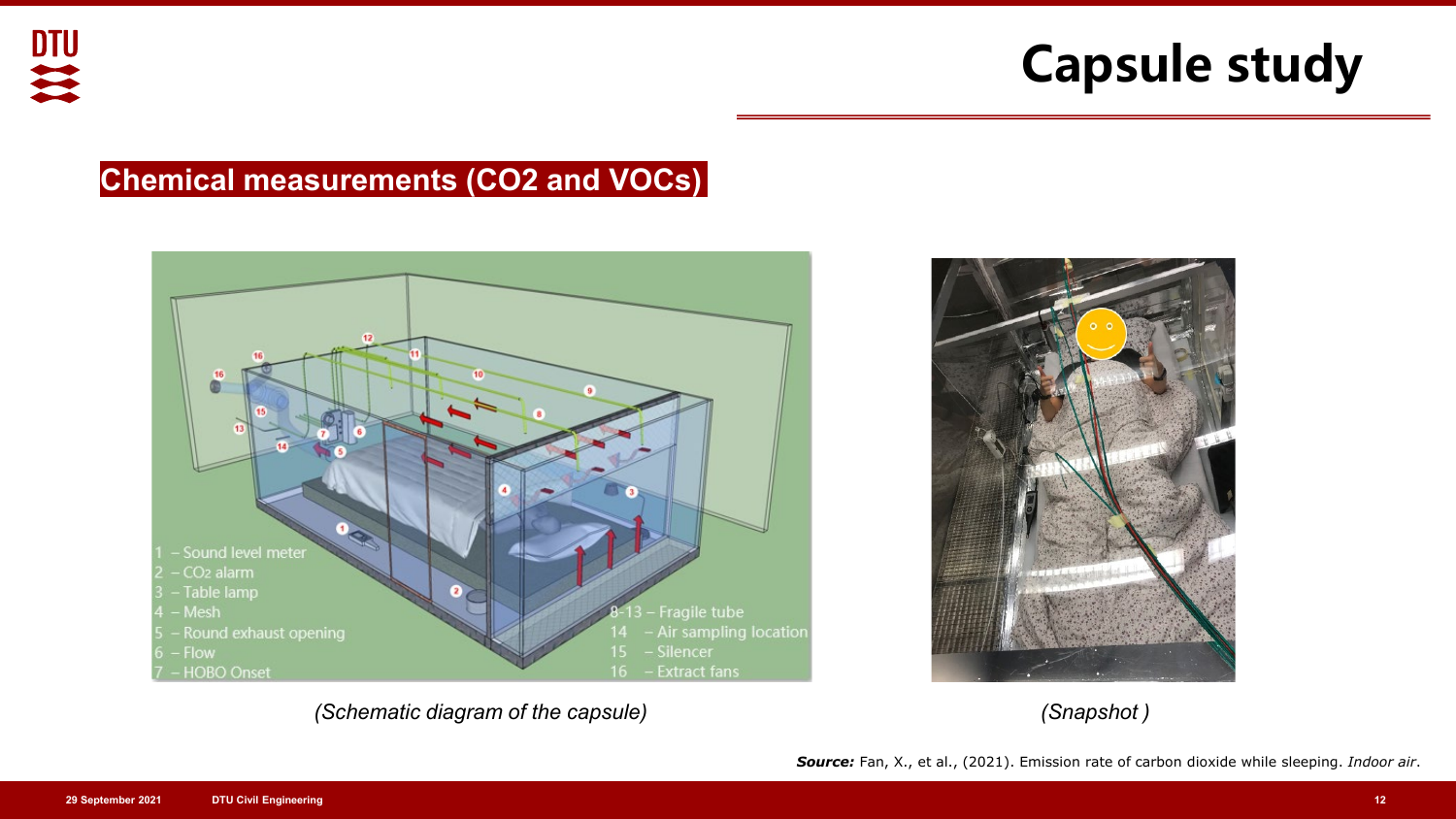#### **Emission rates of CO2 while sleeping**

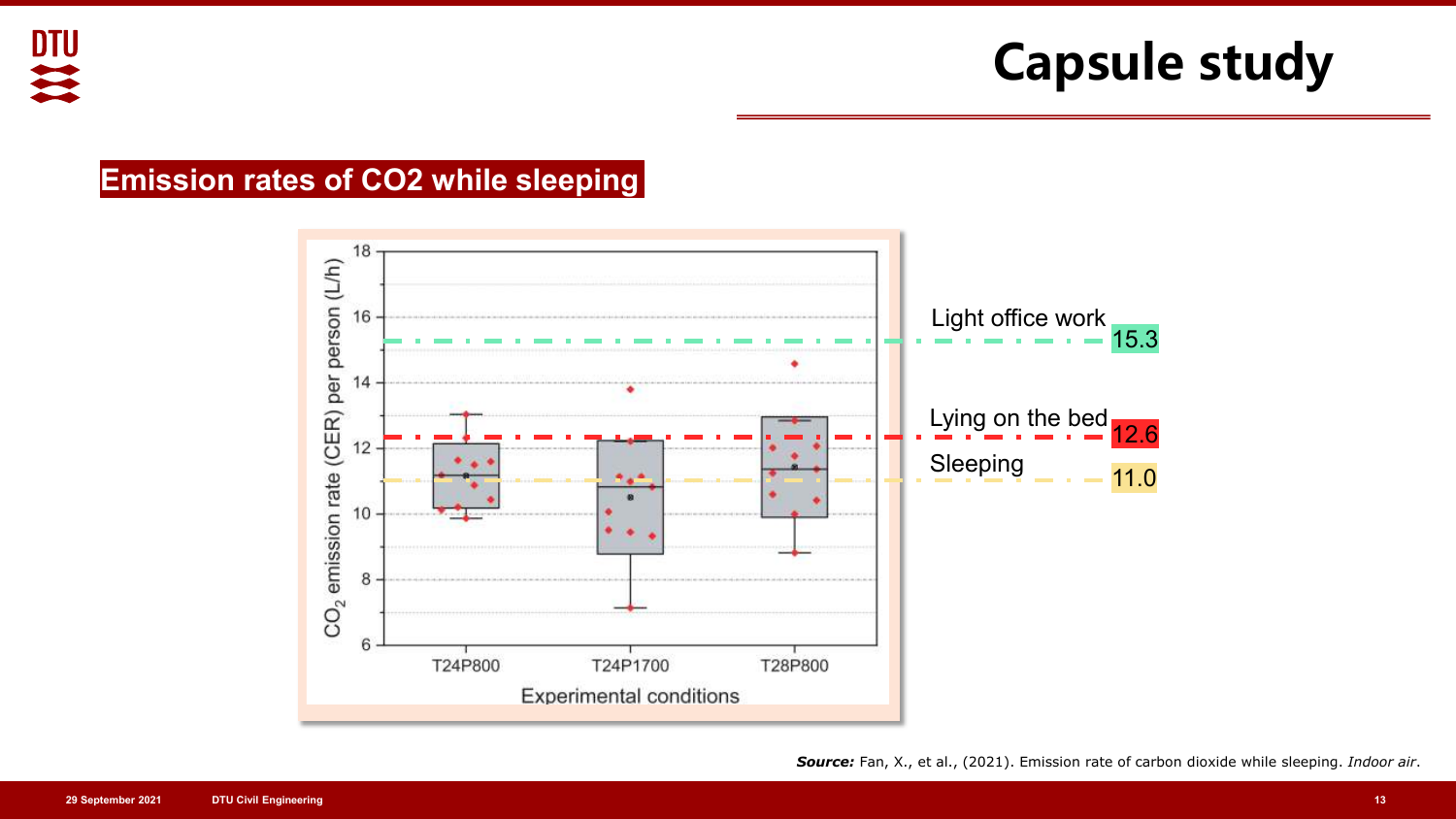

*Source:* Fan, X., et al., (2021). Emission rate of carbon dioxide while sleeping. *Indoor air*.

**DTU**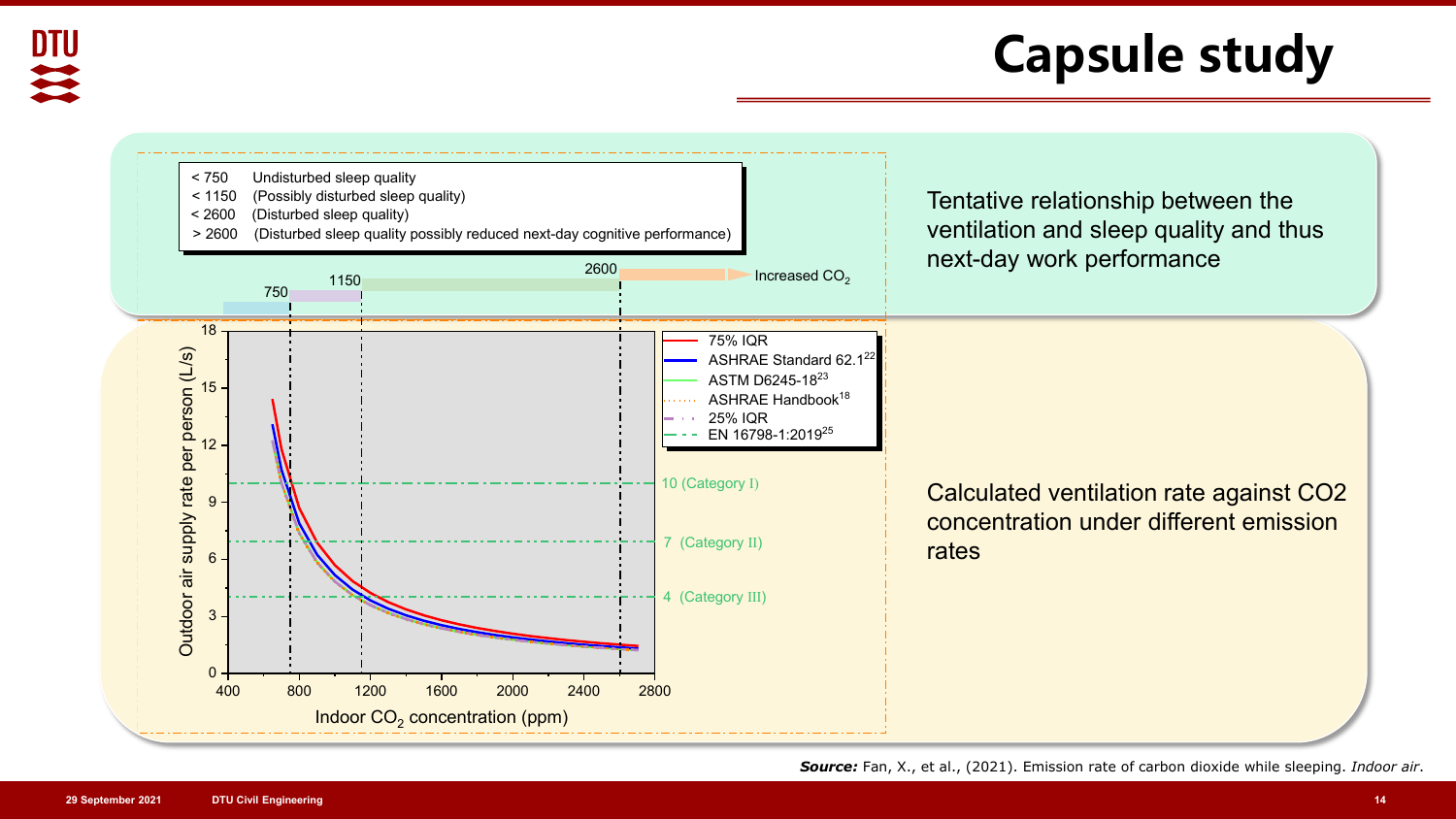



#### $\triangleright$  Average CO2 emission rates while sleeping was found to be around 11.0 L/h per person

### Increasing temperature or reducing ventilation did not change the CO2 emission rates during sleep

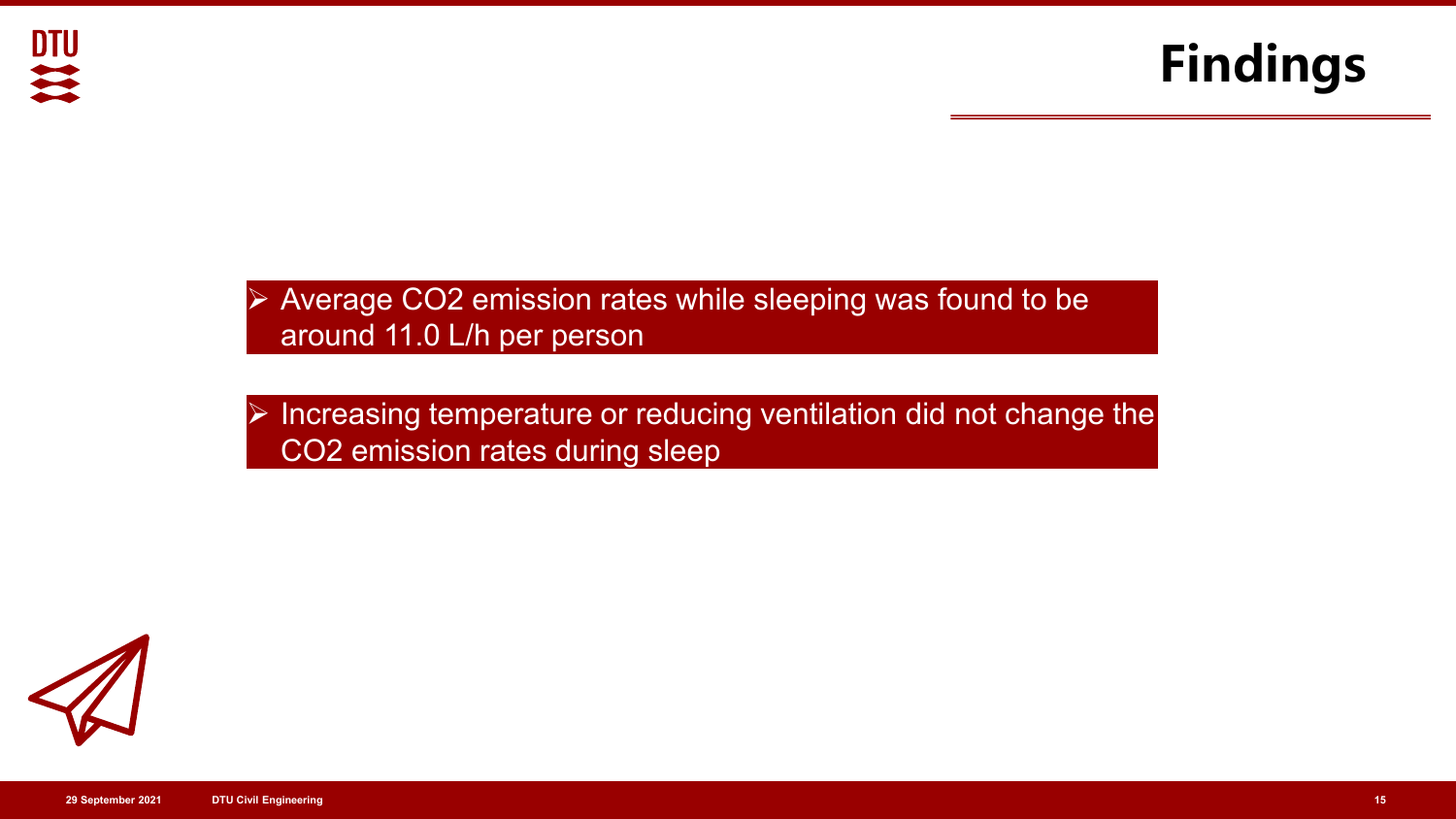#### **Temperature effects on sleep quality**



Source: Fan, X., et al., (2021). The effects of ventilation and temperature on sleep quality and next-day work performance: pilot measurements in a climate chamber, Building and Environment (submitted)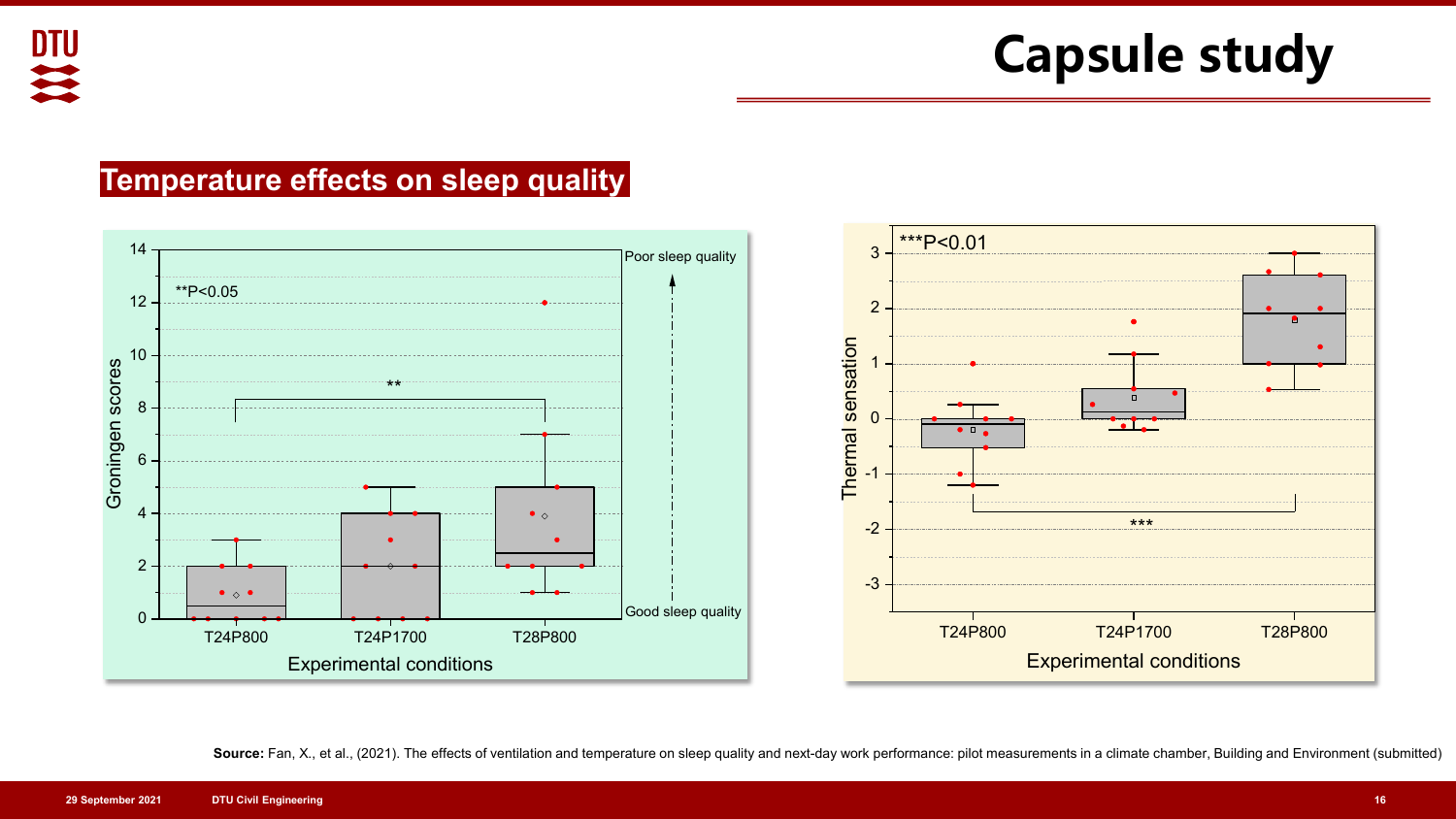DTU

**Capsule study**

#### **Ventilation effects on sleep quality**



Source: Fan, X., et al., (2021). The effects of ventilation and temperature on sleep quality and next-day work performance: pilot measurements in a climate chamber, Building and Environment (submitted)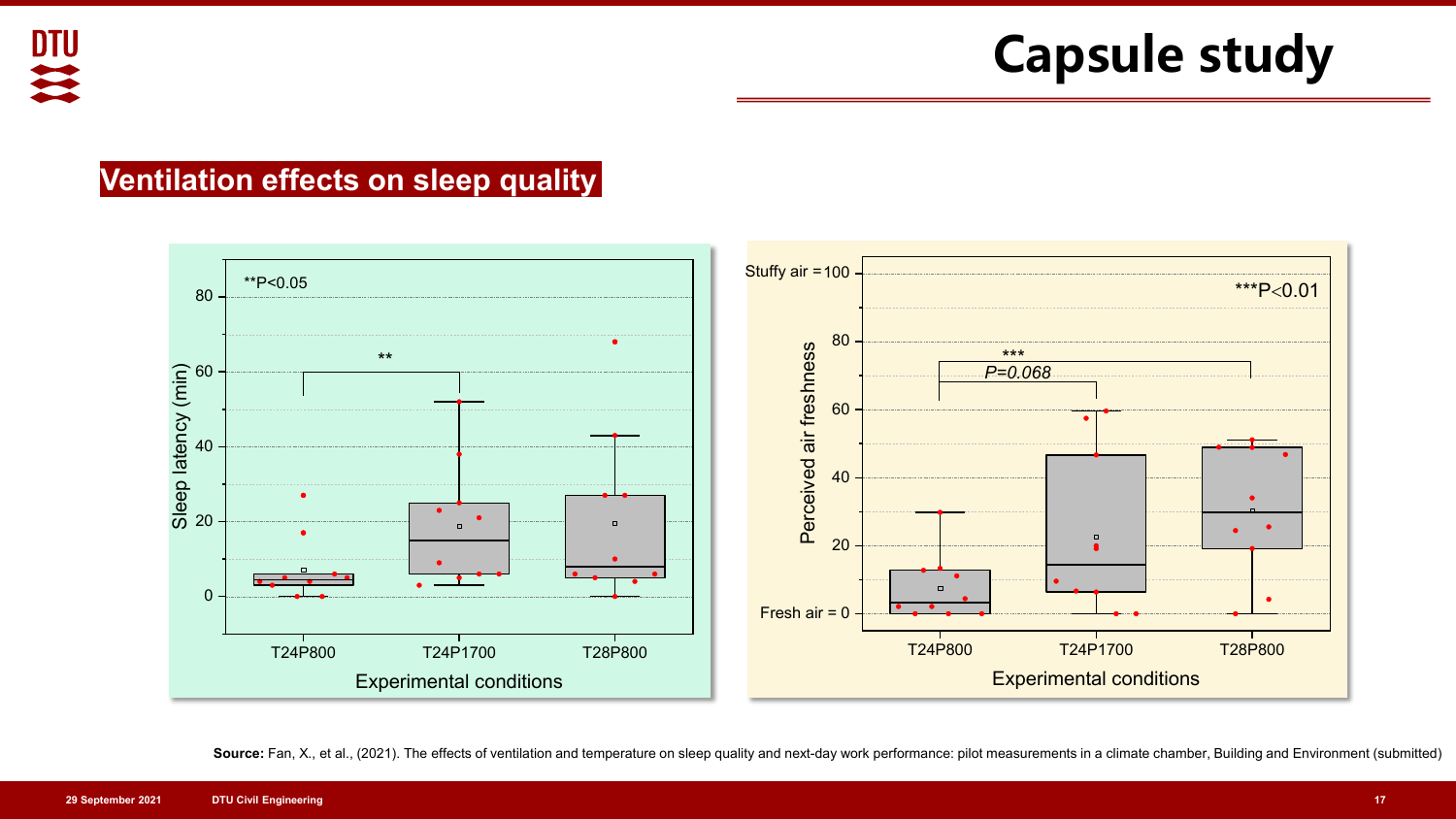



### $\triangleright$  Increasing temperature negatively affected the subjectively rated sleep quality

### $\triangleright$  Reducing ventilation delayed the sleep onset

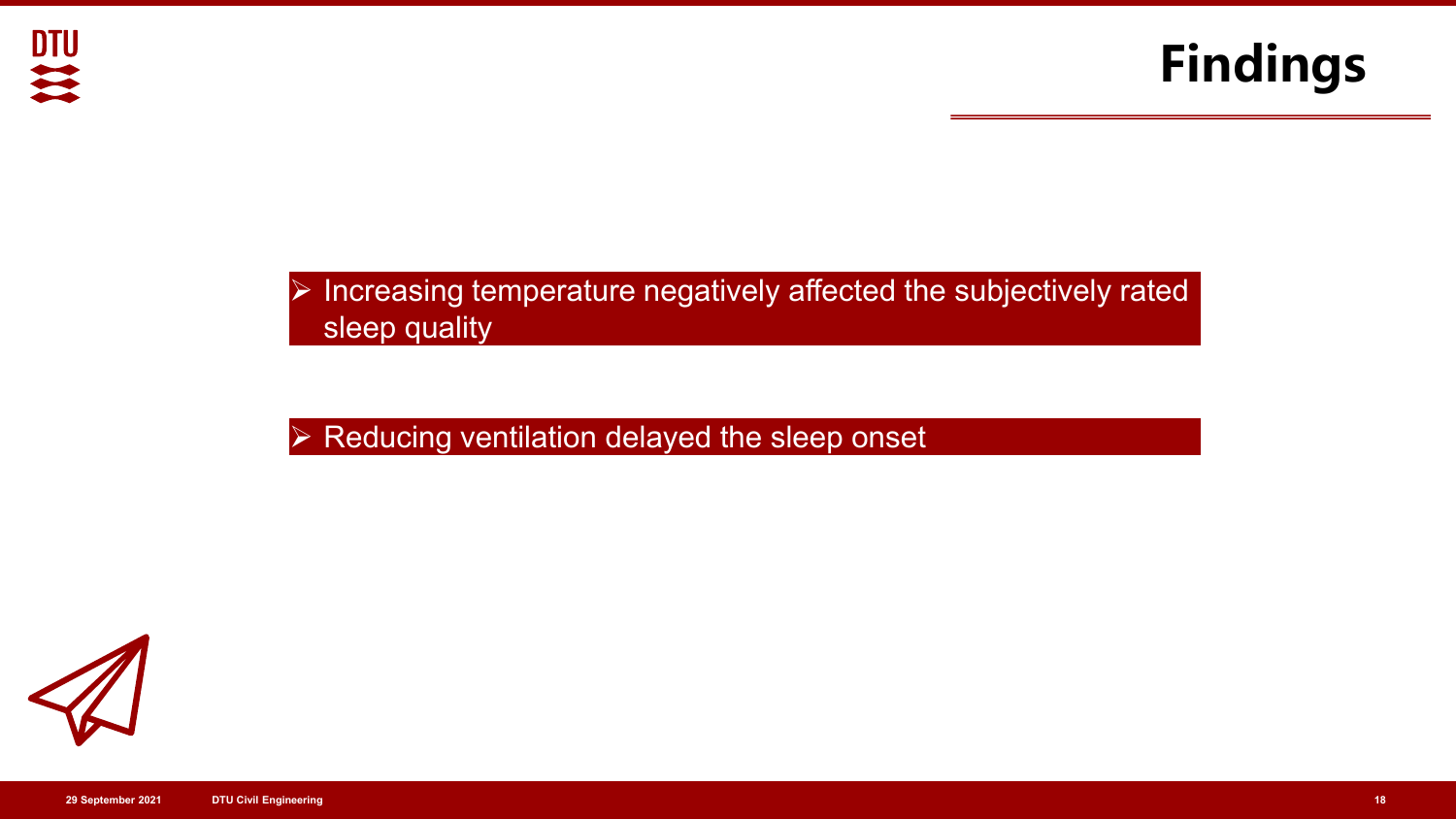

### **Field measurements**



#### **Measurements**

 $\triangleright$  Temperature, relative humidity, CO2 level, illumination level

### INAIVSAN Data is being analysed……



- $\triangleright$  Sleep quality (subjectively and objectively)
- $\triangleright$  Skin temperature
- $\triangleright$  Subjective ratings and perceptions